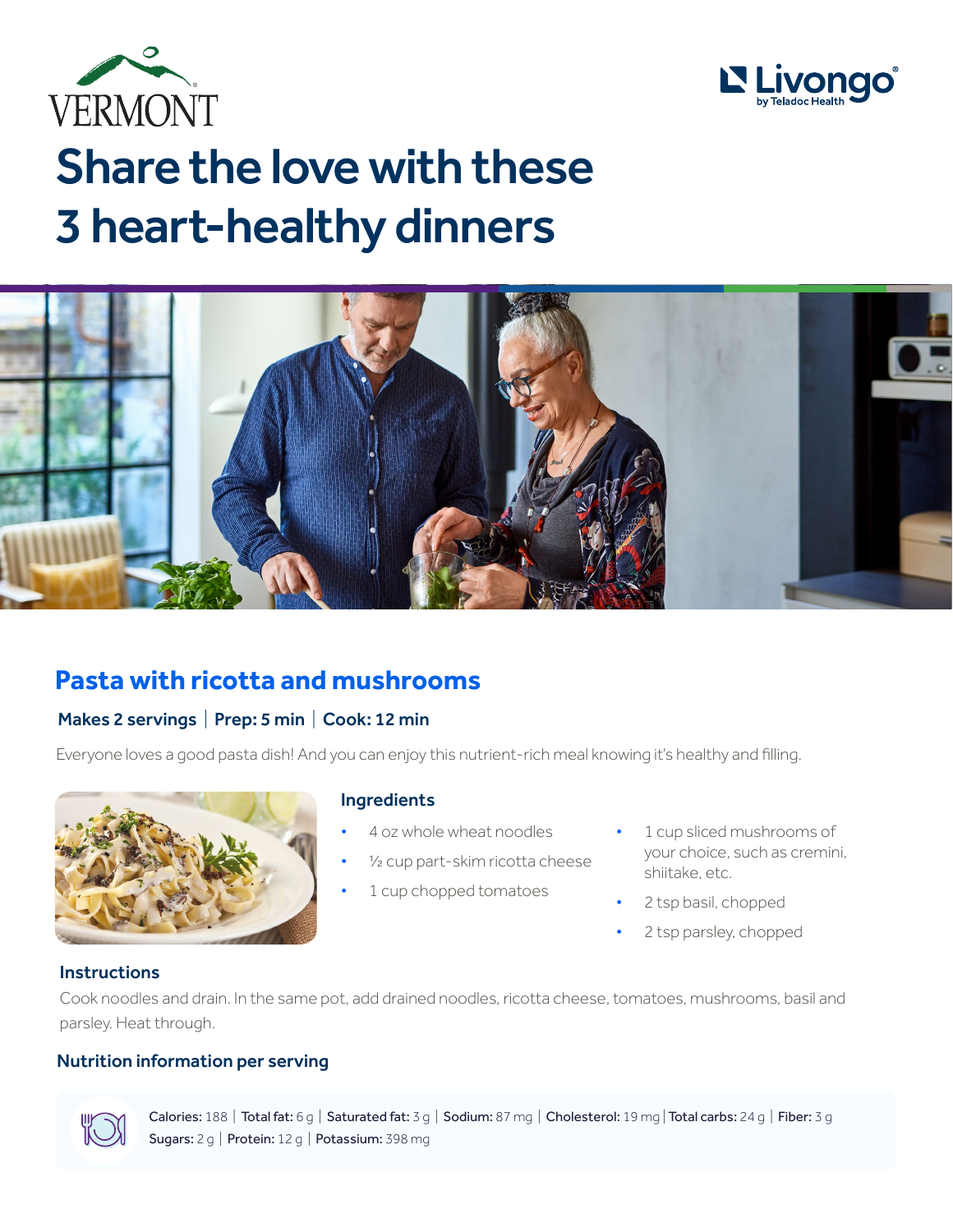## **Baked Cajun catfish and easy collard greens<sup>1</sup>**

#### Makes 4 servings | Prep: 20 min | Cook: 25-30 min

Enjoy a savory Southern classic with nutritious greens and catfish. Cooks fast and tastes great!



#### Ingredients for catfish

- 1 Tbsp extra virgin olive oil
- You can also swap this with extra virgin olive oil to cut saturated fat from 7 grams to just 3 grams
- $\frac{1}{2}$  tsp garlic powder
- $\frac{1}{2}$  tsp onion powder
- ¼ tsp pepper
- 1/<sub>2</sub> tsp cayenne pepper (more or less, depending on desired spiciness)
- 1½ tsp paprika
- 1 tsp thyme
- 4 catfish fillets (you can substitute any white fish, such as tilapia or trout)
- Nonstick cooking spray

#### Instructions for catfish

In a shallow bowl, combine oil, garlic powder, onion powder, pepper, cayenne, paprika and thyme. Prepare a 9x13 baking dish with nonstick spray. Coat fish fillets in seasoning mixture and place in a baking dish, pour any remaining seasoning mixture over the fish. Bake at 425° F for 15 minutes, until fish flakes with a fork.

#### Ingredients for collard greens

- 1 Tbsp vegetable oil
- 1/<sub>2</sub> small onion, thinly sliced
- 1 tsp jarred, minced garlic
- 1 tsp sugar
- 1/<sub>2</sub> tsp red pepper flakes (add more if you like spicier food)
- 1 bunch collard greens
- 2 Tbsp water
- 1 cooked, diced slice of uncured. nitrate-free Canadian bacon (cooked in microwave)
- 1 Tbsp cider vinegar

#### Instructions for collard greens

Wash the greens and blot lightly with paper towel. Remove stems from larger leaves by stripping the leaf off from either side of the stem (it is okay to leave the stems on the tender inner leaves). Stack 8 leaves together, roll up and slice into 1-inch sections.

In a large skillet, heat oil on medium heat. Add onion and cook until leaves are a bit see-through (3 minutes, stirring occasionally). Add garlic and cook 30 seconds more. Add, sugar, red pepper flakes, greens, vinegar, water and Canadian bacon. Cover and cook until tender (20 minutes).

Serve it warm and enjoy!

#### Nutrition information per serving



Calories: 203 | Total fat: 13g | Saturated fat: 3g | Sodium: 231mg | Cholesterol: 48mg | Total carbs: 5g | Fiber: 3g Sugars: 1g | Protein: 18g | Potassium: 75mg